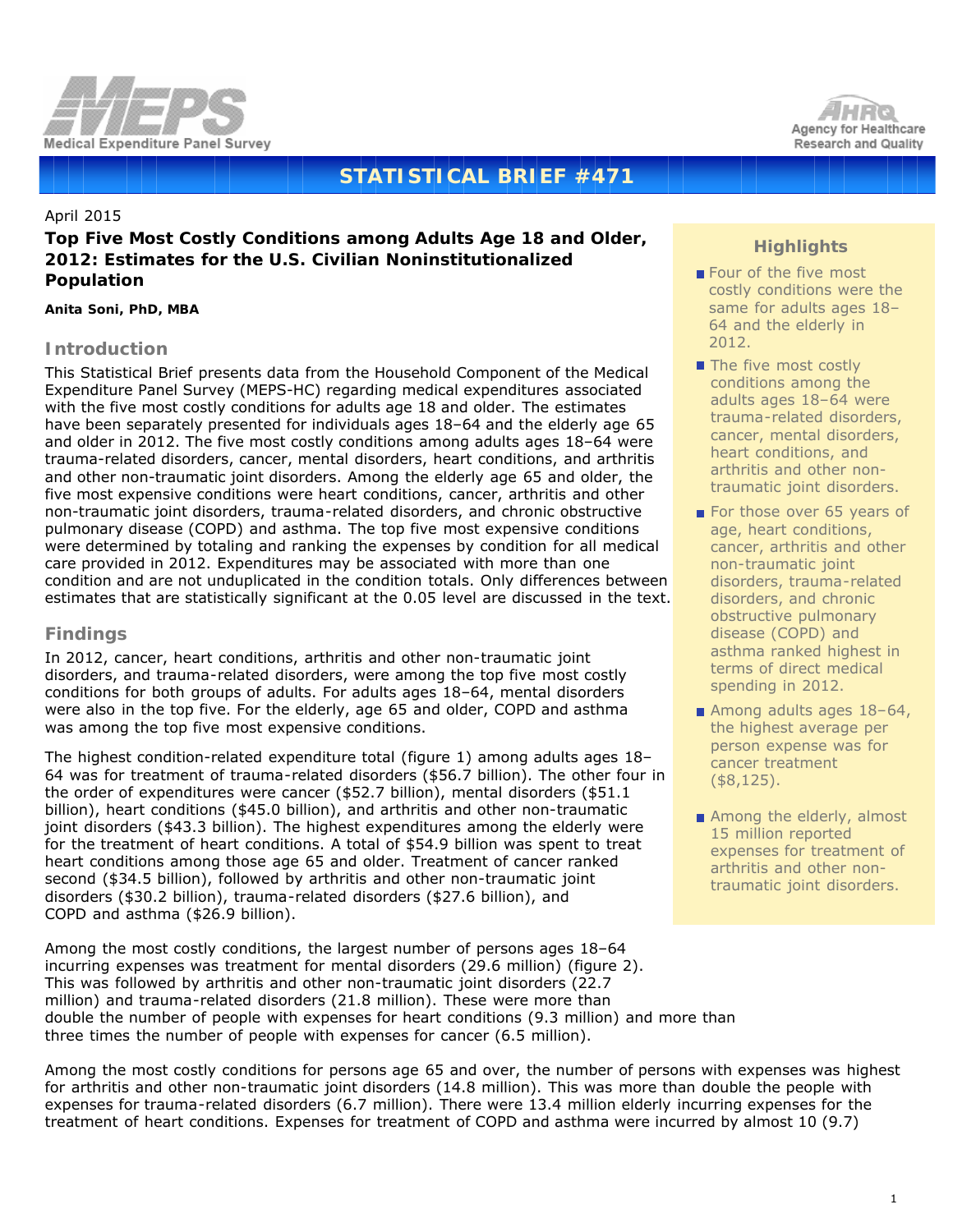million elderly. Among the top five most expensive conditions, 9.0 million persons over the age of 65 incurred expenses for the treatment of cancer.

In 2012, among those ages 18–64 with expenditures, the average expenditure per person was highest for treatment of cancer (\$8,125) (figure 3). This was followed by heart conditions at \$4,852 per person. Trauma-related disorders among adults ages 18–64 accounted for per person expenses of \$2,603, which was higher than arthritis and other non-traumatic joint disorders at \$1,909 and mental disorders at \$1,727. Among the elderly age 65 and older, the average per person expenditure on trauma-related disorders (\$4,136) and heart conditions (\$4,088) were twice the average per person expenditures on the treatment of arthritis and other non-traumatic joint disorders (\$2,043). Among adults age 65 and older, the average per person expenditure for cancer was \$3,839 and for the treatment of COPD and asthma was \$2,779.

Almost 62 percent (61.7) of expenditures for the treatment of heart conditions among adults ages 18–64 was for hospital stays. For trauma-related disorders, hospital stays accounted for 32.9 percent of expenses (figure 4). Prescribed medicines accounted for 46 percent of expenses for mental disorders. Outpatient and office-based visits accounted for the largest percentage of expenses for trauma-related disorders (46.5 percent) among this age group. For heart conditions, only 18.1 percent of expenses were for outpatient and office-based visits among adults ages 18–64.

Among the elderly, more than half (50.8 percent) of expenditures for the treatment of heart conditions was for hospital stays and 11.1 percent of expenditures was for prescribed medicines (figure 5). For cancer, about a third of expenses (33.9 percent) was for hospital stays while more than 47 percent (47.7 percent) was for outpatient and office-based services. Hospital stays accounted for 41.1 percent of expenses for arthritis and other non-traumatic joint disorders while 14.6 percent was for prescribed medicines. With respect to trauma, more than half (53.2 percent) of expenses was for hospital stays and almost a quarter (24.3 percent) was for outpatient and office-based visits. For COPD and asthma, 43.4 percent of expenses were for inpatient hospital stays while a third (33.4 percent) was for prescribed medicines.

#### **Data Source**

The estimates shown in this Statistical Brief are based on data from the MEPS 2012 Full Year Consolidated Data File (HC-155), Medical Condition File (HC-154), Office-Based Medical Provider Visits File (HC-152G), Outpatient Visits File (HC-152F), Hospital Inpatient Stays File (HC-152D), Home Health File (HC-152H), Emergency Room Visits File (HC-152E), and Prescribed Medicines File (HC-152A).

## **Definitions**

#### *Conditions*

Condition data were collected from household respondents during each round as verbatim text and coded by professional coders using the International Classification of Diseases, Ninth Revision (ICD-9). ICD-9-CM condition codes were then aggregated into clinically meaningful categories that group similar conditions using the Clinical Classification System (CCS) software. Categories were collapsed when appropriate. The reported ICD-9-CM condition code values were mapped to the appropriate clinical classification category prior to being collapsed to 3-digit ICD-9- CM condition codes. The result is that every record which has an ICD-9-CM diagnosis code also has a clinical classification code.

#### *Expenditures*

Expenditures in MEPS are defined as payments from all sources for hospital inpatient care, ambulatory care provided in offices and hospital outpatient departments, care provided in emergency departments, paid care provided in the patient's home (home health), and the purchase of prescribed medications. Sources include direct payments from individuals, private insurance, Medicare, Medicaid, Workers' Compensation, and miscellaneous other sources. Payments for over-the-counter drugs are not included in MEPS total expenditures. Indirect payments not related to specific medical events, such as Medicaid Disproportionate Share and Medicare Direct Medical Education subsidies, are also excluded.

Expenditures were classified as being associated with a condition if a visit, stay, or medication purchase was cited as being related to the specific condition. Expenditures may be associated with more than one condition and are not unduplicated in the condition totals; summing over conditions would double-count some expenses. Total spending does not include amounts for other medical expenses, such as durable and nondurable supplies, medical equipment, eyeglasses, ambulance services, and dental expenses, because these items could not be linked to specific conditions.

#### **About MEPS-HC**

MEPS-HC is a nationally representative longitudinal survey that collects detailed information on health care utilization and expenditures, health insurance, and health status, as well as a wide variety of social, demographic, and economic characteristics for the U.S. civilian noninstitutionalized population. It is cosponsored by the Agency for Healthcare Research and Quality and the National Center for Health Statistics.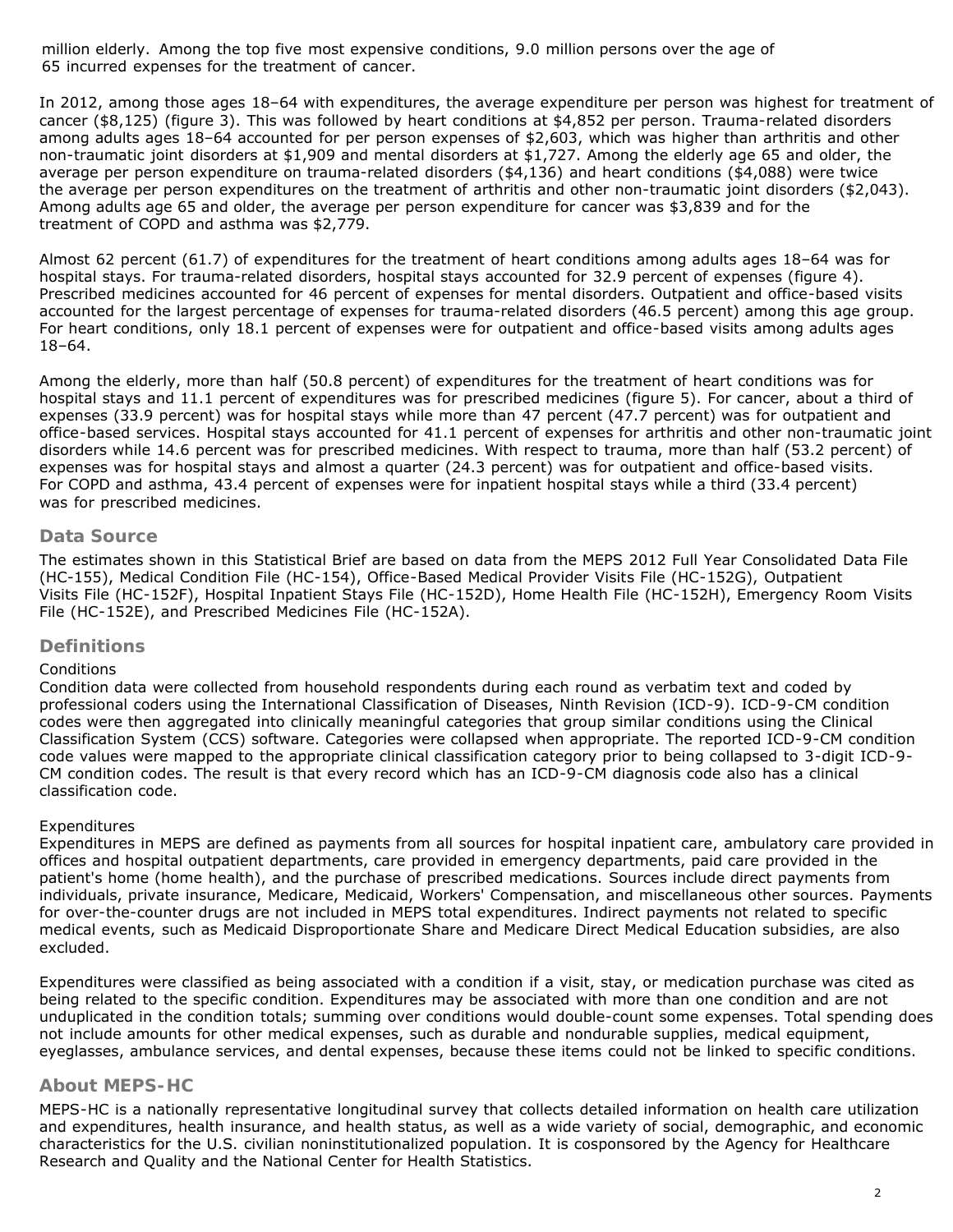### **References**

For a detailed description of the MEPS-HC survey design, sample design, and methods used to minimize sources on non-sampling errors, see the following publications:

Cohen, J. *Design and Methods of the Medical Expenditure Panel Survey Household Component*. MEPS Methodology Report No. 1. AHCPR Pub. No. 97-0026. Rockville, MD: Agency for Health Care Policy and Research, 1997. [http://www.meps.ahrq.gov/mepsweb/data\\_files/publications/mr1/mr1.pdf](http://www.meps.ahrq.gov/mepsweb/data_files/publications/mr1/mr1.pdf)

Cohen, S. Sample *Design of the 1996 Medical Expenditure Panel Survey Household Component*. MEPS Methodology Report No. 2. AHCPR Pub. No. 97-0027. Rockville, MD: Agency for Health Care Policy and Research, 1997. [http://www.meps.ahrq.gov/mepsweb/data\\_files/publications/mr2/mr2.pdf](http://www.meps.ahrq.gov/mepsweb/data_files/publications/mr2/mr2.pdf)

Cohen, S. Design Strategies and Innovations in the Medical Expenditure Panel Survey. *Medical Care*, July 2003: 41(7) Supplement: III-5–III-12.

Cohen, J. and Krauss, N. Spending and Service Use among People with the Fifteen Most Costly Medical Conditions, 1997. *Health Affairs*; 22(2):129–138, 2003.

## **Suggested Citation**

Soni, A. *Top Five Most Costly Conditions among Adults Age 18 and Older, 2012: Estimates for the U.S. Civilian Noninstitutionalized Adult Population*. Statistical Brief #471. April 2015. Agency for Healthcare Research and Quality, Rockville, MD. [http://www.meps.ahrq.gov/mepsweb/data\\_files/publications/st471/stat471.pdf](http://www.meps.ahrq.gov/mepsweb/data_files/publications/st471/stat471.pdf)

\* \* \*

AHRQ welcomes questions and comments from readers of this publication who are interested in obtaining more information about access, cost, use, financing, and quality of health care in the United States. We also invite you to tell us how you are using this Statistical Brief and other MEPS data and tools and to share suggestions on how MEPS products might be enhanced to further meet your needs. Please email us at [MEPSProjectDirector@ahrq.hhs.gov](mailto:MEPSProjectDirector@ahrq.hhs.gov) or send a letter to the address below:

Steven B. Cohen, PhD, Director Center for Financing, Access, and Cost Trends Agency for Healthcare Research and Quality 540 Gaither Road Rockville, MD 20850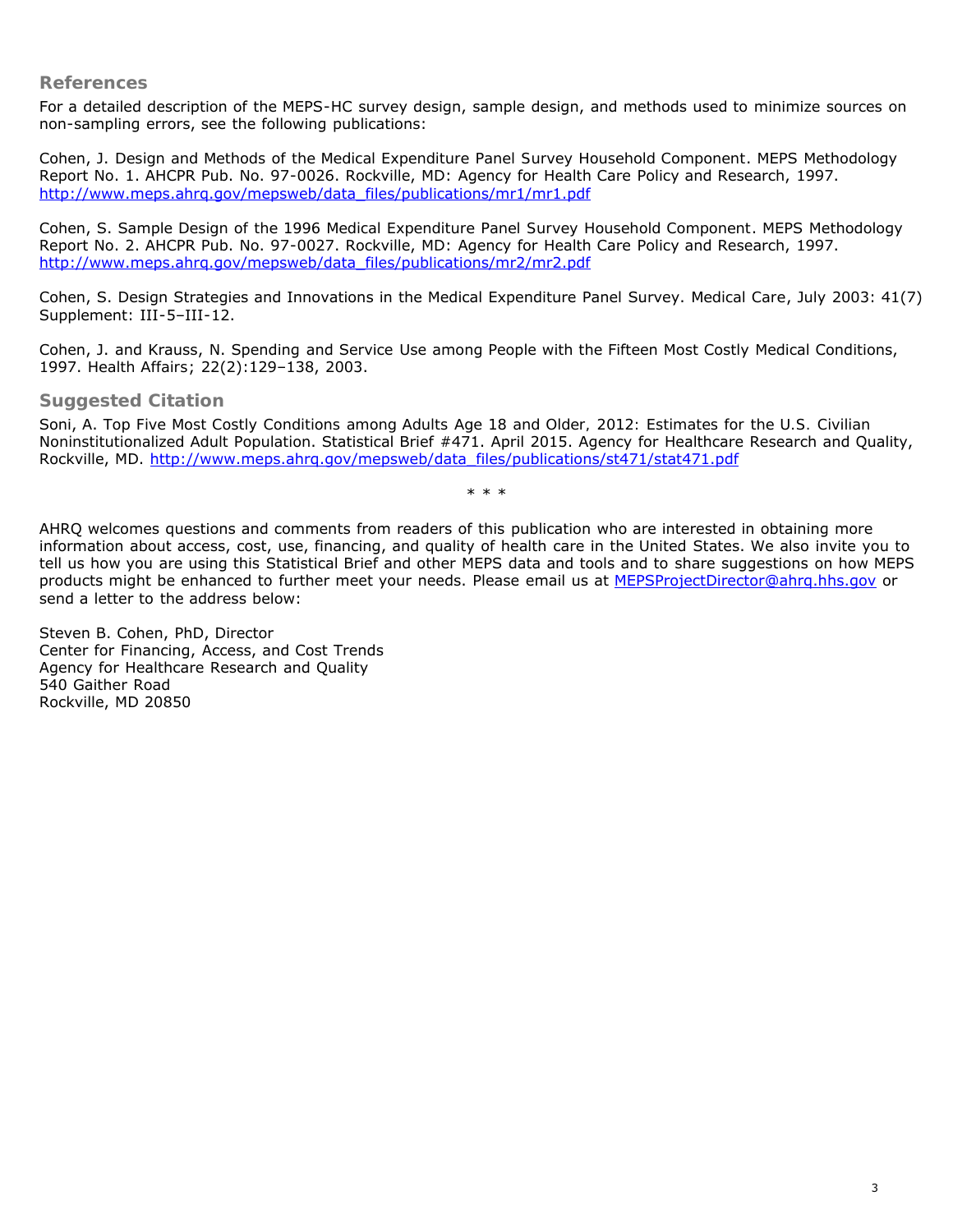

## **Figure 1. Expenditures for the five most costly conditions among noninstitutionalized U.S. adult population, by age, 2012**





Statistical Brief #471: Top Five Most Costly Conditions among Adults Age 18 and Older, 2012: Estimates for the U.S. Civilian Noninstitutionalized Population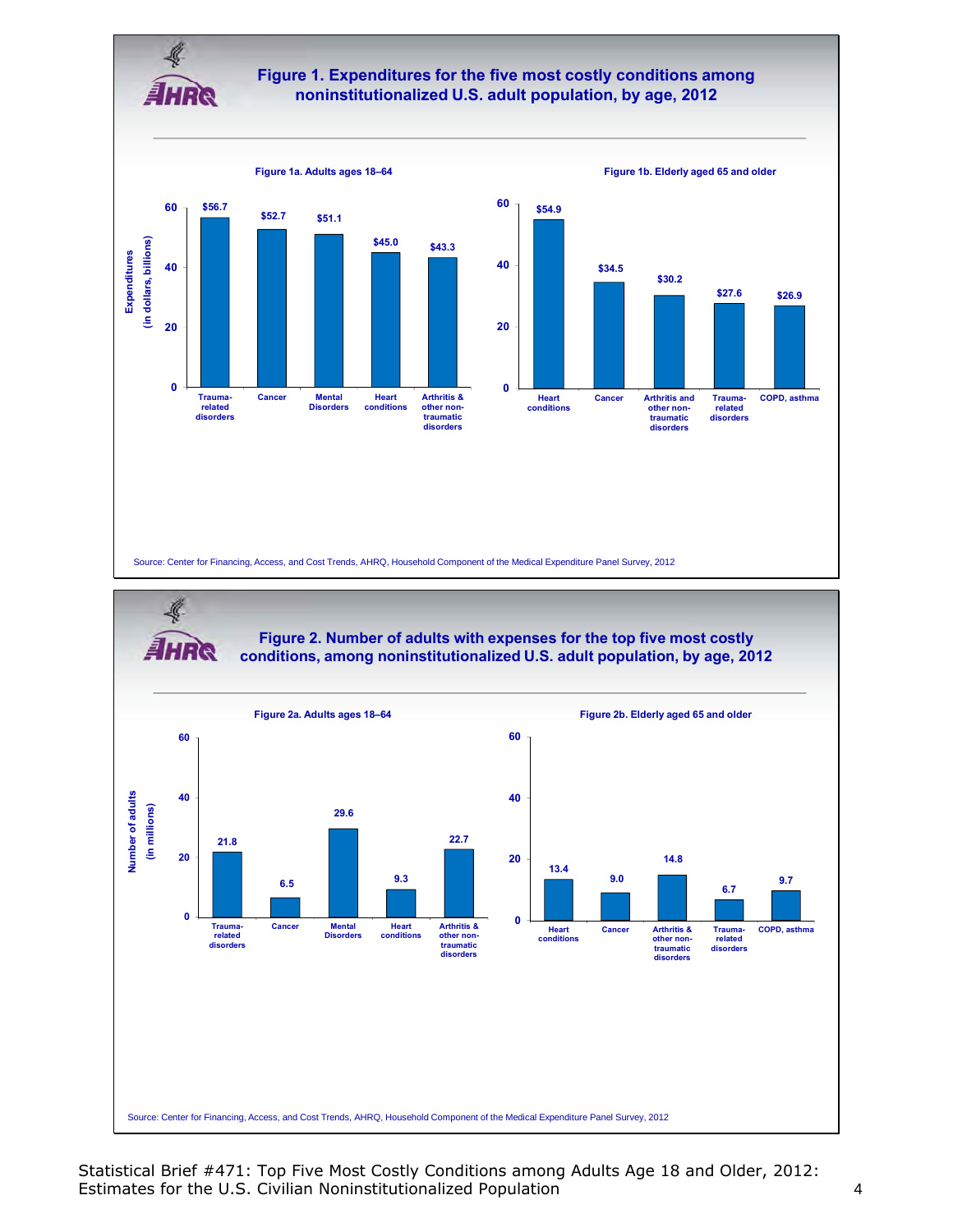

Note: Estimates are for the U.S. civilian noninstitutionalized population. Percentages may not add to exactly 100.0 due to rounding.<br>Source: Center for Financing, Access, and Cost Trends, AHRQ, Household Component of the M

Statistical Brief #471: Top Five Most Costly Conditions among Adults Age 18 and Older, 2012: Estimates for the U.S. Civilian Noninstitutionalized Population 5